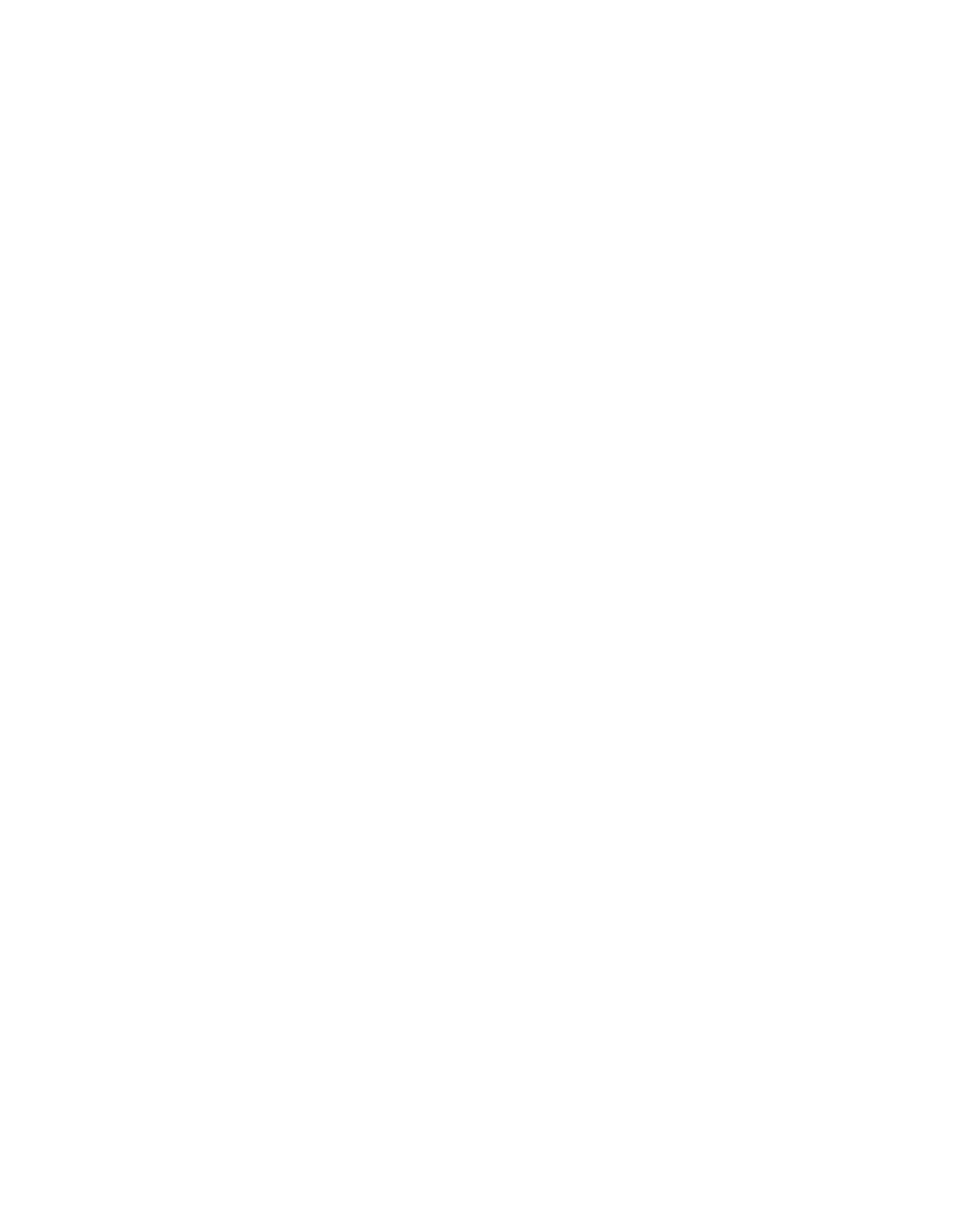# 2021 Shore Condition Survey Report<br>Table of Contents

#### Page Number

# **Section I**

# Condition Reports for Southeast AMHS Route:

|  | <b>Condition Reports for Southcentral AMHS Route:</b> |  |  |  |
|--|-------------------------------------------------------|--|--|--|
|  |                                                       |  |  |  |
|  |                                                       |  |  |  |
|  |                                                       |  |  |  |
|  |                                                       |  |  |  |
|  |                                                       |  |  |  |
|  |                                                       |  |  |  |
|  |                                                       |  |  |  |
|  |                                                       |  |  |  |
|  | <b>Condition Reports for Southwestern AMHS Route:</b> |  |  |  |
|  |                                                       |  |  |  |
|  |                                                       |  |  |  |
|  |                                                       |  |  |  |
|  |                                                       |  |  |  |
|  |                                                       |  |  |  |
|  |                                                       |  |  |  |
|  |                                                       |  |  |  |
|  |                                                       |  |  |  |
|  |                                                       |  |  |  |
|  |                                                       |  |  |  |
|  |                                                       |  |  |  |
|  |                                                       |  |  |  |
|  | <b>Condition Reports for IFA Route:</b>               |  |  |  |
|  |                                                       |  |  |  |
|  |                                                       |  |  |  |
|  | <b>Section II</b>                                     |  |  |  |
|  |                                                       |  |  |  |
|  |                                                       |  |  |  |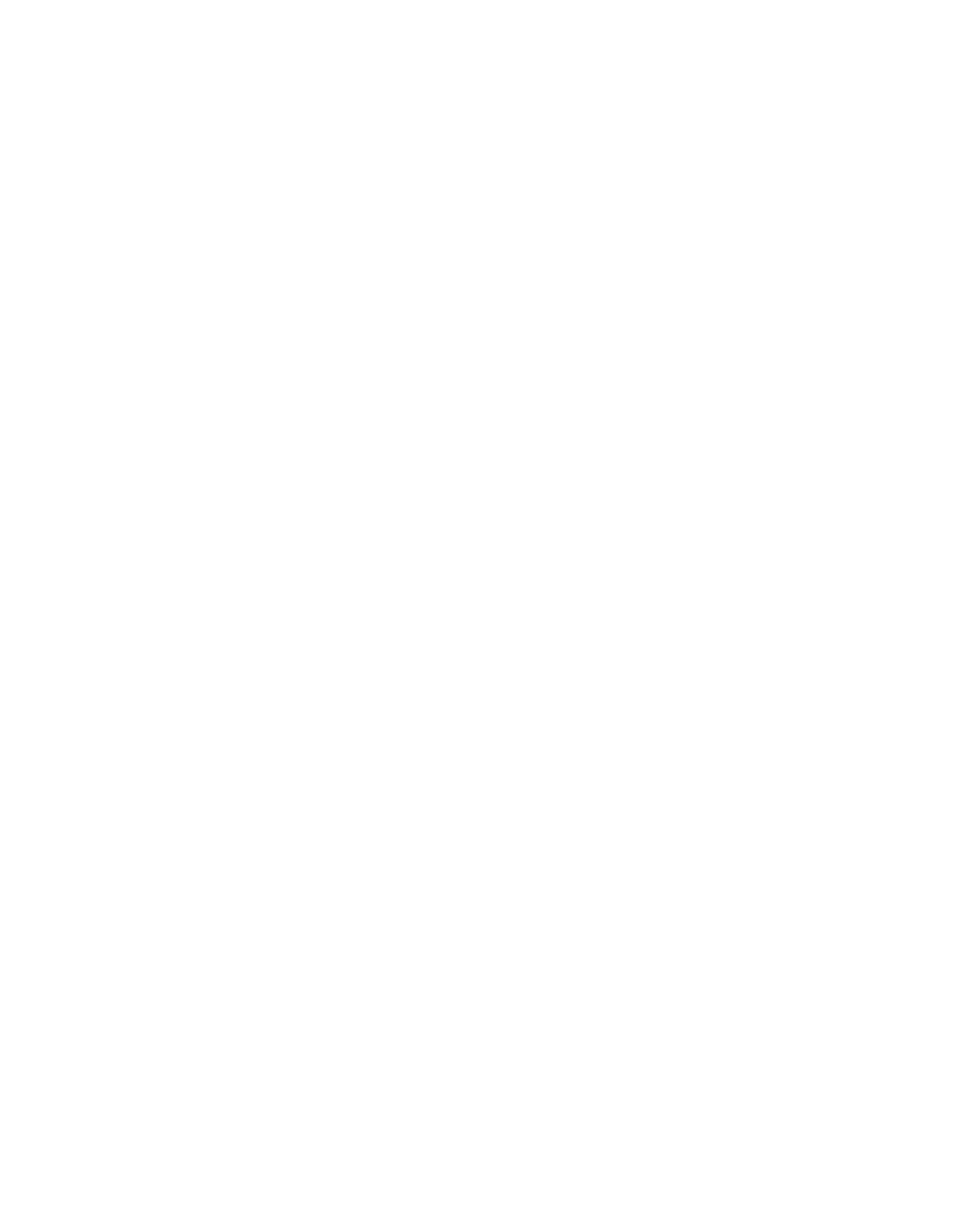# **INTRODUCTION**

This report documents all the components and component conditions of the ferry terminals and marine facilities used by the Alaska Marine Highway System (AMHS) in all of its ports of call. The primary purpose of this survey is to provide an overview of the present condition of the terminals to ensure the safety of the structures, aid planners in programming for future development, assist maintenance personnel with upkeep, and alert AMHS managers of operational constraints.

AMHS vessels currently visit thirty-seven coastal communities (43 port facilities). The ownership and configuration of the facilities vary widely; they include state and foreign owned ferry terminals, city owned freight wharves, and privately owned fish processing docks. The above water components of each facility are inspected biennially (SE on odd years, SC & SW on even years) and underwater inspections are performed on a five-year cycle. Table 1 lists the facilities, their owners, and the dates of the most recent inspections.

1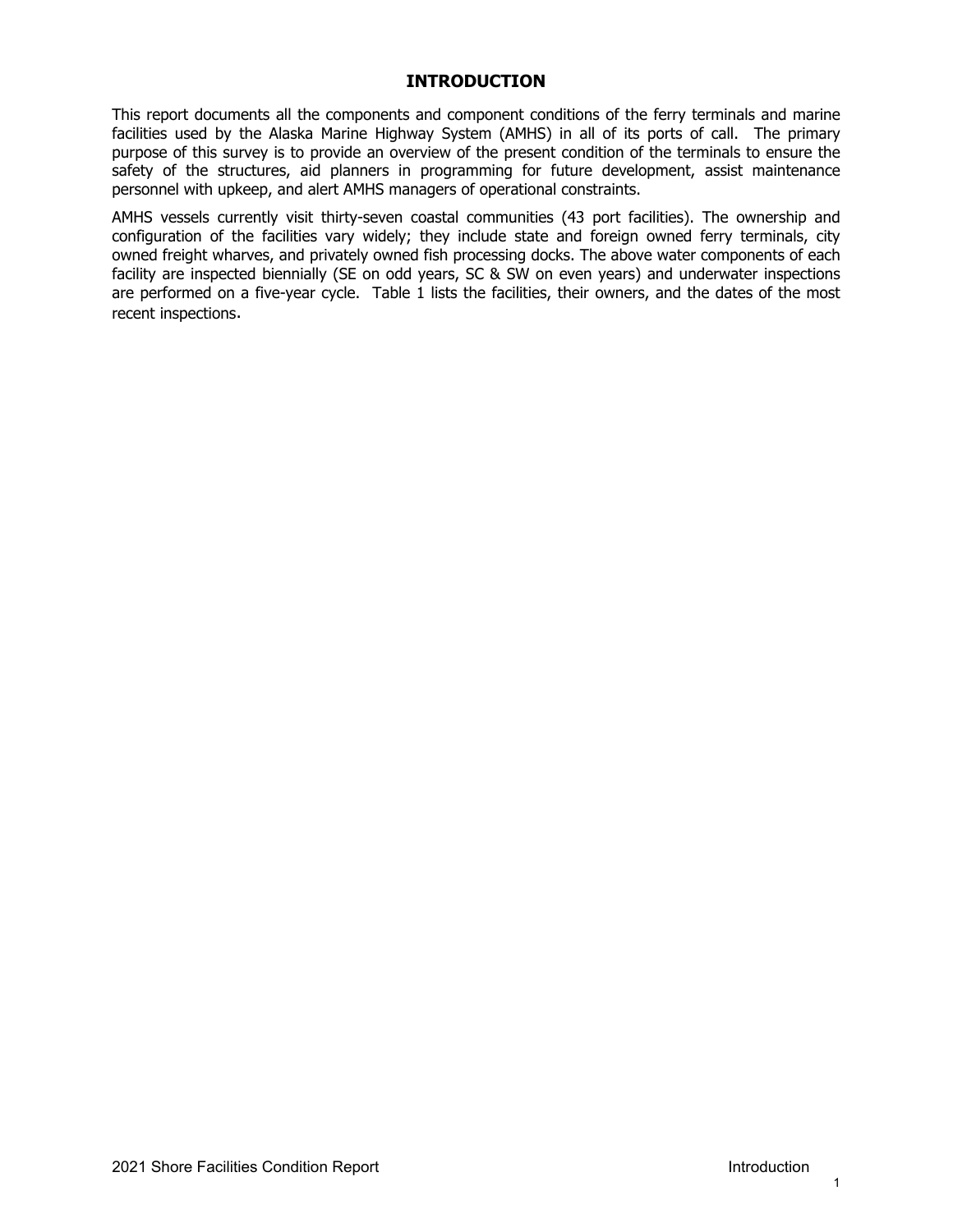|                 |                         |                              |                              |                          |                              | <b>Inspection Date</b> |                                |                          |
|-----------------|-------------------------|------------------------------|------------------------------|--------------------------|------------------------------|------------------------|--------------------------------|--------------------------|
| Route           |                         | <b>Facility Location</b>     | ON/OFF                       | Bridge #                 | Owner                        |                        | Condition Underwater FC Bridge |                          |
|                 |                         |                              | <b>SYSTEM</b>                |                          |                              | Survey                 | Inspection                     | Inspection               |
|                 | 1                       | Angoon                       | $\overline{ON}$              | 181                      | State of Alaska              | 7/28/21                | 8/14/21                        |                          |
|                 | $\overline{\mathbf{c}}$ | <b>Auke Bay East</b>         | ON                           | 1474                     | State of Alaska              | 5/12/21                | 8/23/21                        | 5/12/21                  |
|                 | 3                       | <b>Auke Bay West</b>         | ON                           | 803                      | State of Alaska              | 5/12/21                | 8/23/21                        | 5/12/21                  |
|                 | 4                       | Auke Bay Stern               | ON                           | 191                      | State of Alaska              | 5/10/21                | 8/24/21                        | 5/10/21                  |
|                 | $\overline{5}$          | Bellingham                   | $\overline{\phantom{a}}$     | $\overline{\phantom{a}}$ | Port of Bellingham           | 9/10/21                |                                | $\overline{\phantom{a}}$ |
|                 | $\overline{6}$          | Clark Bay (Hollis)           | ON                           | 182                      | State of Alaska (IFA)        | 5/27/21                | 11/17/20                       |                          |
|                 | 7                       | Coffman Cove [Closed]        | ON                           | 193                      | City of Coffman Cove (IFA)   | 5/27/21                | 8/2/16                         | 5/15/19                  |
|                 | 8                       | Gustavus                     | ON                           | 1417                     | State of Alaska              | 6/29/21                | 8/20/21                        | 6/29/21                  |
|                 | $\overline{9}$          | <b>Haines</b>                | $\overline{ON}$              | 804                      | State of Alaska              | 5/6/21                 | 8/22/21                        | 5/6/21                   |
|                 | 10                      | Hoonah                       | ON                           | $\overline{179}$         | State of Alaska              | 4/29/21                | 8/19/21                        |                          |
|                 | 11                      | Kake                         | ON                           | 177                      | State of Alaska              | 6/28/21                | 8/13/21                        |                          |
|                 | $\overline{12}$         | Ketchikan Berth 1            | ON                           | 800                      | State of Alaska              | 5/24/21                | 8/9/21                         | 5/24/21                  |
|                 | 13                      | Ketchikan Berth 2            | ON                           | 1823                     | State of Alaska              | 5/24/21                | 8/6/21                         | 5/24/21                  |
|                 | 14                      | Ketchikan Berth 3            | $\overline{ON}$              | 190                      | State of Alaska              | 5/24/21                | 8/6/21                         | 5/24/21                  |
|                 |                         | 15 Metlakatla (Port Chester) | $\overline{ON}$              | 178                      | State of Alaska              | 7/24/17                | 8/4/16                         | 8/4/16                   |
|                 |                         | [Closed]                     |                              |                          |                              |                        |                                |                          |
| Southeast AK    |                         | 16 Metlakatla (Annette Bay)  | $\overline{ON}$              | 194                      | <b>State of Alaska</b>       | 4/30/21                | 7/30/18                        | $\blacksquare$           |
|                 | $\overline{17}$         | Pelican                      | ON                           | 1426                     | <b>City of Pelican</b>       | 8/2/21                 | 8/1/18                         | $\blacksquare$           |
|                 | 18                      | Petersburg                   | $\overline{ON}$              | 802                      | State of Alaska              | 5/17/21                | 8/12/21                        | 5/3/21                   |
|                 | 19                      | (Petersburg) South           | ON                           | 192                      | State of Alaska (IFA)        | 5/13/21                | 8/6/16                         | 5/27/19                  |
|                 |                         | Mitkof [Closed]              |                              |                          |                              |                        |                                |                          |
|                 | 20                      | <b>Prince Rupert</b>         | $\blacksquare$               |                          | City of Prince Rupert &      | 12/21/21               | 3/8/22                         | $\overline{\phantom{a}}$ |
|                 |                         |                              |                              |                          | Prince Rupert Port Authority |                        |                                |                          |
|                 | $\overline{21}$         | Sitka                        | ON                           | 806                      | State of Alaska              | 5/21/21                | 8/17/21                        | 5/21/21                  |
|                 | 22                      | Skagway                      | ON                           | 805                      | State of Alaska &            | 6/9/21                 | 8/21/21                        | 5/8/21                   |
|                 |                         |                              |                              |                          | City of Skagway              |                        |                                |                          |
|                 | 23                      | Tenakee                      | ON                           | 1451                     | State of Alaska &            | 12/15/20               | 8/18/21                        | 12/15/20                 |
|                 |                         |                              |                              |                          | City of Tenakee              |                        |                                |                          |
|                 | $\overline{24}$         | Wrangell                     | ON                           | 801                      | State of Alaska              | 5/18/21                | 8/11/21                        | 5/3/21                   |
|                 | 25                      | Yakutat                      | <b>OFF</b>                   | 2094                     | City of Yakutat              | 8/19/21                | 6/10/21                        | ÷,                       |
|                 |                         |                              |                              |                          |                              |                        |                                |                          |
|                 | 26                      | Chenega                      | ON                           | 184 & 185                | <b>NPR Housing Authority</b> | 8/22/18                | 8/4/18                         | 8/17/18                  |
|                 | $\overline{27}$         | Cordova                      | ON                           | 180                      | State of Alaska              | 7/30/21                | 6/4/21                         | 7/30/21                  |
|                 | $\overline{28}$         | Homer                        | <b>OFF</b>                   | 1415                     | City of Homer                | 8/24/18                | 9/25/18                        | 9/28/12                  |
|                 | 29                      | Seldovia                     | ON                           | 1423                     | City of Seldovia             | 8/24/18                | 9/26/18                        | 9/27/12                  |
| Southcentral AK | 30                      | Tatitlek/Ellamar             | $\overline{ON}$              | 183                      | <b>NPR Housing Authority</b> | 8/22/18                | 8/20/16                        | 8/22/18                  |
|                 | 31                      | Valdez                       | ON                           | 1429                     | State of Alaska              | 8/22/18                | 8/11/17                        | 8/22/18                  |
|                 | $\overline{32}$         | Whittier                     | <b>OFF</b>                   | 1424                     | State of Alaska              | 8/12/18                | 8/3/18                         | 8/12/18                  |
|                 |                         |                              |                              |                          |                              |                        |                                |                          |
|                 | 33                      | Akutan                       | ON                           | 1946                     | Aleutians East Burough       | 9/22/18                | 7/17/14                        | 9/18/12                  |
|                 | $\overline{34}$         | Chignik                      |                              |                          | Lake and Peninsula Borough   | 9/20/18                |                                |                          |
|                 | 35                      | Cold Bay                     | ON                           | 1755                     | Aleutians East Burough       | 9/21/18                | 8/13/18                        | 8/13/18                  |
| Southwest AK    | $\overline{36}$         | <b>False Pass</b>            | ON                           | 1945                     | Village of False Pass        | 9/22/18                | 8/15/18                        | 8/15/18                  |
|                 | $\overline{37}$         | <b>King Cove</b>             | $\overline{\phantom{a}}$     |                          | Aleutians East Burough       | 9/21/18                | 7/14/14                        |                          |
|                 |                         | 38 Kodiak City Dock (Pier 1) | <b>OFF</b>                   | 1425                     | City of Kodiak               | 8/13/18                | 7/8/14                         | 9/28/12                  |
|                 | 39                      | Kodiak Pier 2                | ON                           | 2095                     | City of Kodiak               | 8/13/18                | 7/9/14                         | 9/29/12                  |
|                 | 40                      | Old Harbor Dock              | <b>OFF</b>                   | 186                      | City of Old Harbor           | 8/11/18                | 8/11/18                        | 8/11/18                  |
|                 | 41                      | <b>Ouzinkie City Dock</b>    | -                            |                          | City of Ouzinkie             | 8/14/18                |                                |                          |
|                 | 42                      | Port Lions                   | $\qquad \qquad \blacksquare$ |                          | City of Port Lions           | 8/13/18                | 7/10/14                        |                          |
|                 | 43                      | <b>Sand Point</b>            | ON                           | 2362                     | City of Sand Point           | 9/21/18                | 7/12/14                        | 9/15/12                  |
|                 |                         | 44 Unalaska (Dutch Harbor)   | ON                           |                          | City of Unalaska             | 9/23/18                | 7/18/14                        |                          |

**Table 1 - Ferry Terminal Inspection Dates**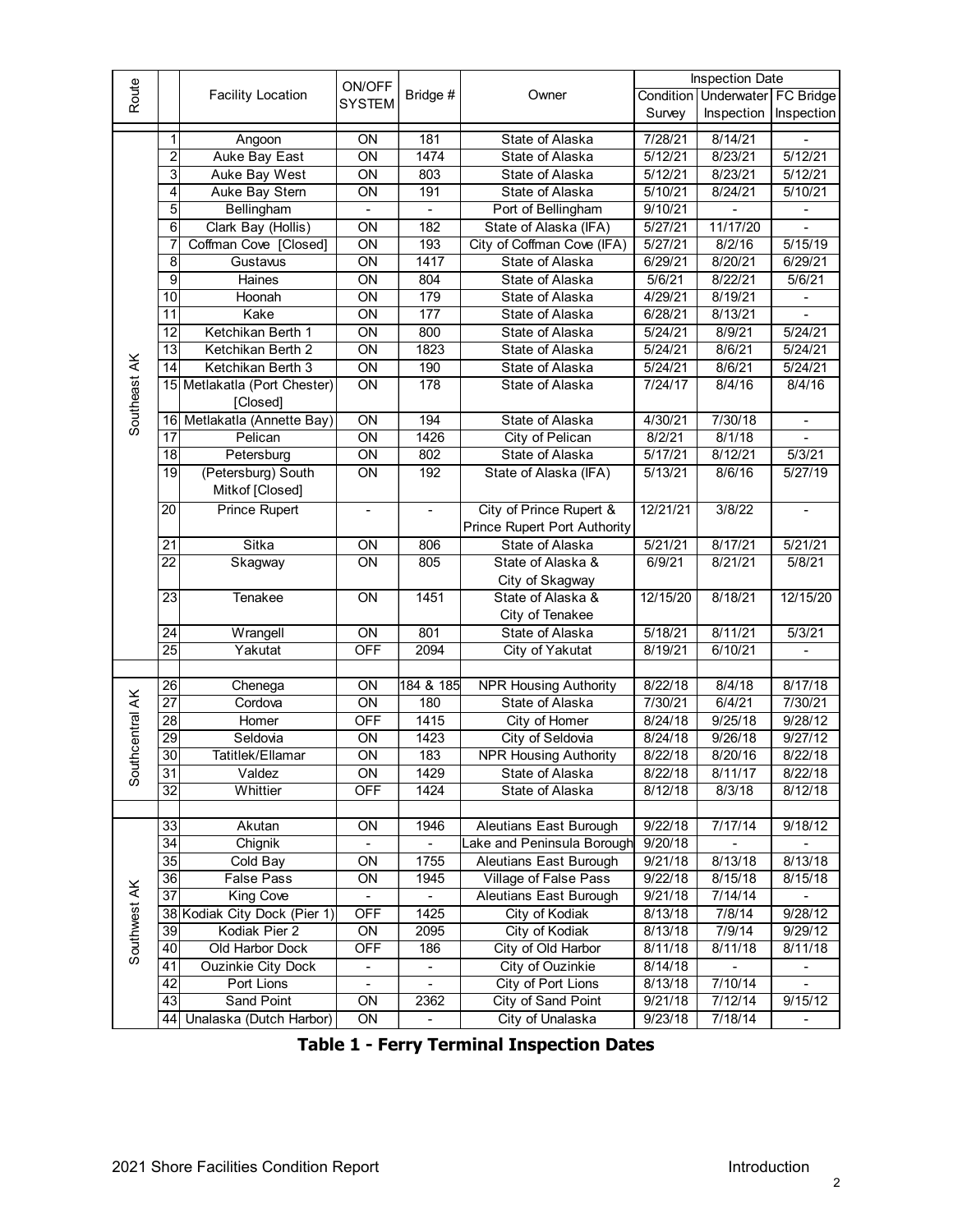# **CONDITION RATINGS**

Inspectors rate the condition of each facility component as listed below. The ratings reflect the component in-place condition as compared to its as-built condition.

| <b>Condition Rating</b> |                    | Description                                                                                                                                                                                                                                    |
|-------------------------|--------------------|------------------------------------------------------------------------------------------------------------------------------------------------------------------------------------------------------------------------------------------------|
|                         | 9 EXCELLENT        |                                                                                                                                                                                                                                                |
|                         | 8 VERY GOOD        | No problems.                                                                                                                                                                                                                                   |
|                         | 7 GOOD             | Some minor problems.                                                                                                                                                                                                                           |
|                         | 6 SATISFACTORY     | Structural elements show some minor deterioration.                                                                                                                                                                                             |
|                         | 5 FAIR             | All primary structural elements are sound but may have minor section loss,<br>cracking, spalling, or corrosion.                                                                                                                                |
|                         | 4 POOR             | Advanced corrosion, deterioration, cracking or chipping. Also significant erosion<br>of piers or abutments.                                                                                                                                    |
|                         | 3 SERIOUS          | Corrosion, deterioration, cracking and chipping, erosion of piers or abutments<br>have seriously affected deck, superstructure, or substructure. Local failures are<br>possible.                                                               |
|                         | 2 CRITICAL         | Advanced deterioration of the deck, superstructure, or substructure. May have<br>cracks in steel or concrete, or erosion may have removed substructure support.<br>It may be necessary to close the facility until corrective action is taken. |
|                         | 1 IMMINENT FAILURE | Major deterioration or corrosion in deck, superstructure, or substructure, or<br>obvious vertical or horizontal movement affecting structural stability. Facility is<br>closed to traffic but corrective action may put back in light service. |
|                         | 0 FAILED           | Out of service, beyond corrective action.                                                                                                                                                                                                      |

# **TERMINOLOGY**

Terminology used for the major components of a typical facility are:

**All-Tide –** A facility with floating fenders/mooring floats for home-port and/or overnight layup of vessels.

**Approach -** A structure that provides access for vehicles and passengers to the transfer bridge or dock, usually an embankment or pile supported structure with open steel grid, concrete deck or a timber deck.

**Buildings -** These are the terminal, generator, purser and warehouse structures located at facilities.

**Catwalk -** A walkway, with fixed ends, that provides access to mooring dolphins for shoreside personnel tying up the vessel.

**Dock -** A structure that provides a landing pier for vessels to moor and transfer vehicles and passengers. Usually a steel pile supported structure with a concrete deck or all timber structure.

**Fender -** Protective structure attached to the face of the dolphin, dock or mooring float. May be a row of timber piles, a steel pile supported timber structure, or a steel panel with high-density plastic facing.

**Gangway -** A catwalk in which one end moves vertically with tidal fluctuations.

**Mooring Dolphins -** Steel or timber structures used to attach mooring lines for the vessel.

**Mooring Float -** Steel framed structure with working deck, float support and fender panels used for berthing and mooring of vessels in lay-up or home port capacities as part of an all-tide facility.

**Staging Area** - Area where vehicles are assembled prior to boarding the vessel. May include short and long term vehicle parking.

**Transfer Bridge -** Transfer structure used to convey vehicles and passengers between the shore and vessel.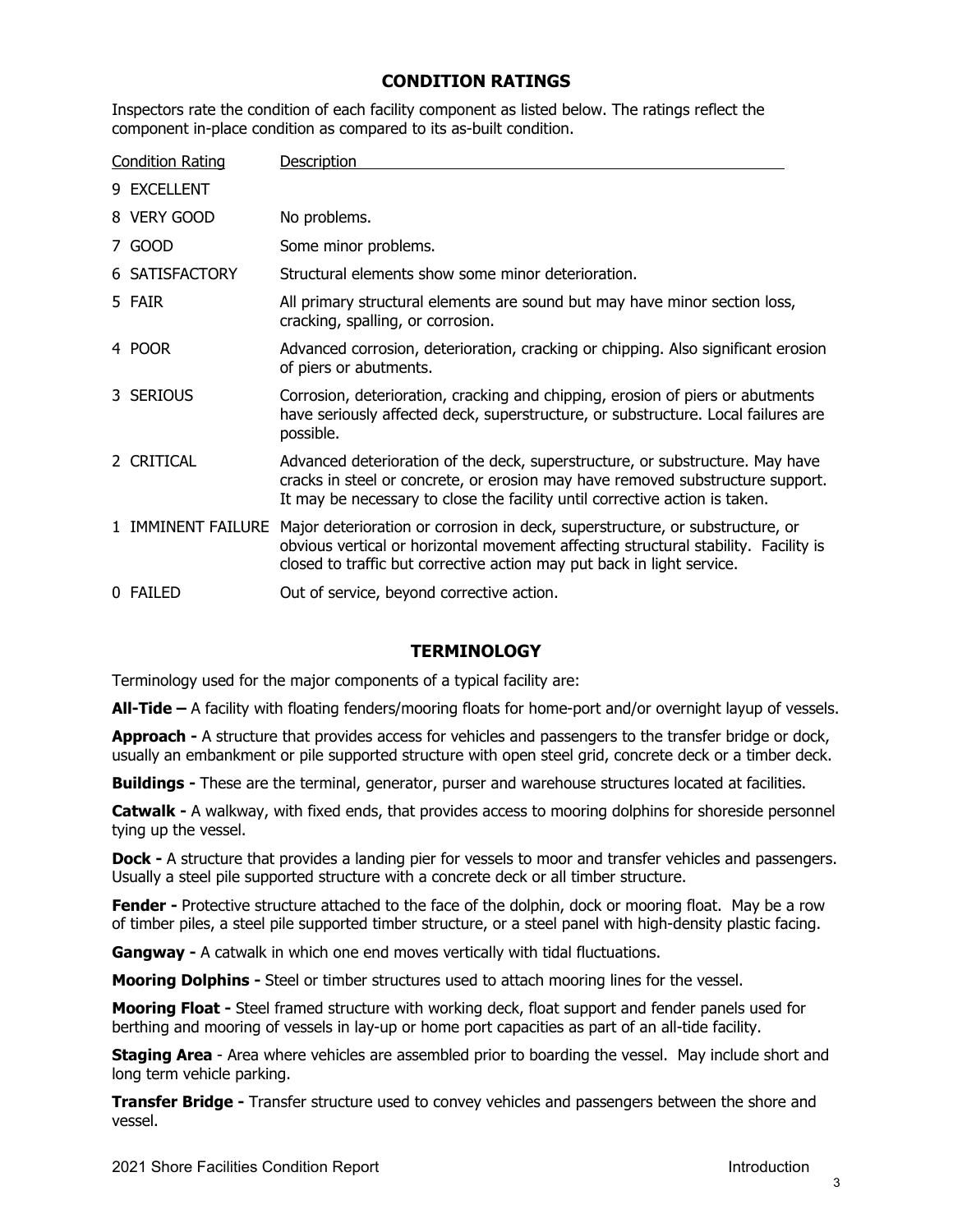**Transfer Bridge Support Structure -** A steel or concrete floating pontoon or pile supported lift structure supporting the seaward end of the transfer bridge.

**Utilities -** Electrical power, water, telephone, TV cable and sewer services for the terminal facility and in some cases the vessels.

# **DOCUMENT ORGANIZATION**

This document is divided into four sections.

**Section I** contains a summary report for each AMHS Terminal. Information in these reports includes: the terminal description, traffic data, vessels that utilize the facility, tidal data, description of all components at the facility, previous work performed, and a general facility evaluation table.

For a copy of the detailed facility inspection report for a specific terminal contact the AK DOT & PF Statewide Design & Engineering Services.

**Section II** contains a prioritization of capital improvements required at AMHS facilities based on rankings by SE Region Marine Engineering.

**Section III** contains a list of capital improvements required at all AMHS facilities, listed by individual terminal.

**Section IV** lists the characteristics of the ten AMHS vessels.

This report was prepared by reviewing historical records of the AMHS, interviewing vessel personnel, maintenance crews, and terminal operators. This report is a compilation of the findings of the bridge, underwater and above water inspection programs.

#### **COMMENTS AND FEEDBACK**

This document is updated annually using information from the most recent condition surveys. Questions and comments are appreciated and welcomed. All comments and questions should be mailed, faxed, emailed, or phoned to the following address:

> State of Alaska Department of Transportation & Public Facilities Statewide Design & Engineering Services 6860 Glacier Highway Juneau, Alaska 99801-7999 Attn: Misty Butler, Shore Facilities Inspection Manager Phone: (907) 465-4546 E-mail: misty.butler@alaska.gov

## **REQUEST FOR COPY'S**

The "2021 Shore Facilities Condition Survey Report" is distributed in an electronic format and can be downloaded from the following URL: http://dot.alaska.gov/project\_info/AMHS\_Shore\_Fac\_Report.shtml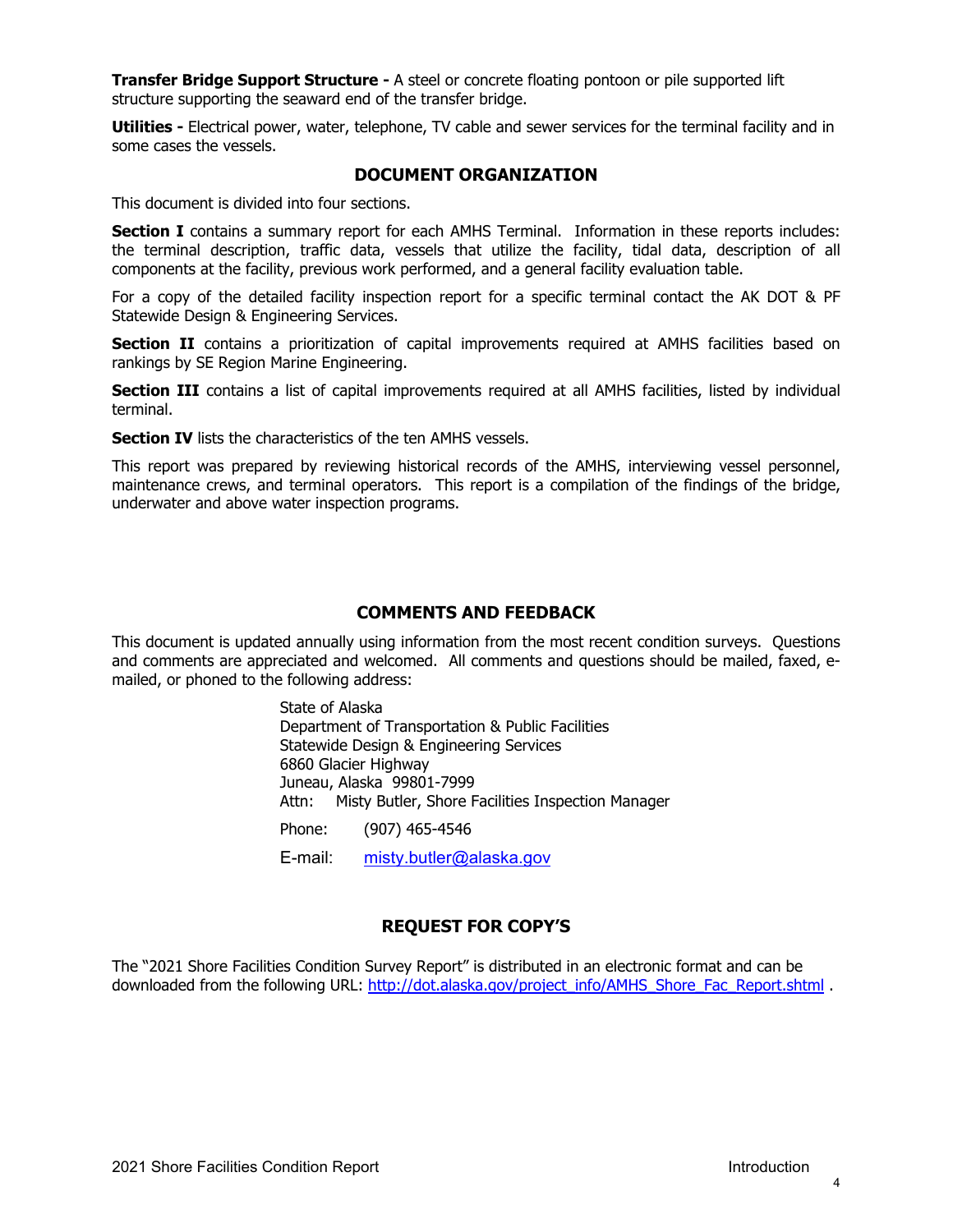